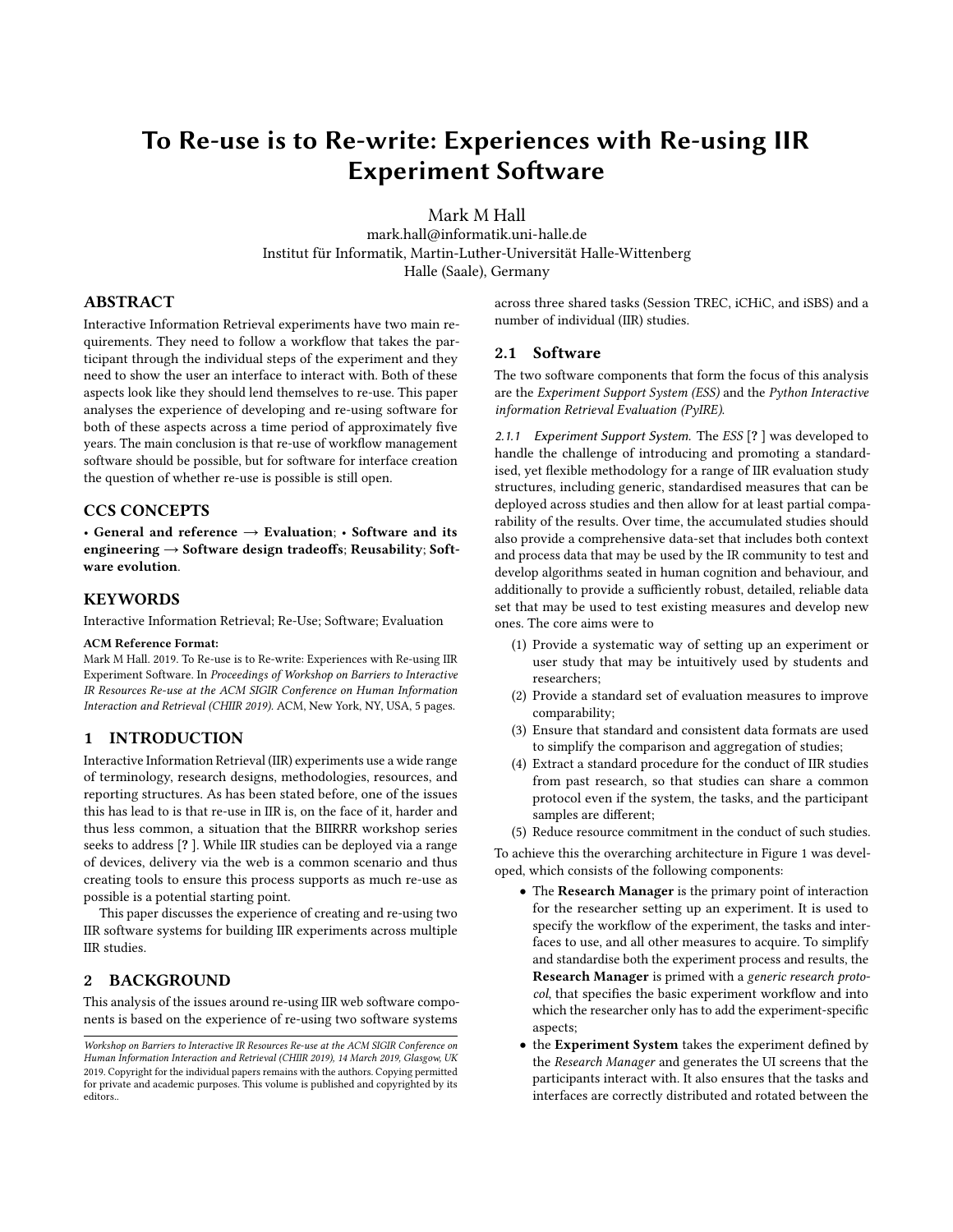<span id="page-1-0"></span>Workshop on Barriers to Interactive IR Resources Re-use at the ACM SIGIR Conference on Human Information Interaction and Retrieval (CHIIR 2019), 14 March 2019, Glasgow, UK and the control of the control of the control of the control of the control of the control of the control of the control of the control of the control of the control of the control



Figure 1: Design of the evaluation framework proposed in [? ], with the three core and the two study-specific components. In a non-IIR study different study-specific components would be used. In the framework, the researcher interacts only with the Research Manager and Data Extractor, while the participant only ever sees the Experiment System and Task-specific UI

participants, in accordance with the settings specified in the Research Manager. Finally it loads the Task-specific UI and records the participants' responses and ensures that they conform to the requirements specified by the researcher. To ensure the flexibility of the system, any web-based system can be used as the Task-specific UI;

• the Results Extractor takes the participant data gathered by the Experiment system and provides them in a format that can be used by analysis packages such as SPSS or R. The data includes not only the participants' responses, but also data on tasks / interfaces used by the participants used and the order in which they appeared.

To simplify the setup and further standardise IIR studies, the following two IIR-specific components have been developed. In a non-IIR context, these would be replaced with components developed for that context.

- the Generic IIR Research Protocol aims to define a standardised and re-usable workflow and set of evaluation measures for IIR evaluation studies;
- the Task Workbench provides an extensible and pluggable set of UI components for IIR interfaces, with the aim of simplifying the set-up of IIR evaluation experiments.

The software was written in Python as a web-based application under an OpenSource license. It allows the researcher to define complex experiment workflows, including reponse-driven or datadriven conditional branching, loops, crowdsourcing-style sampling of questions from a data-set, and full latin-square setups. In the case of the data-driven and latin-square functionalities the system also automatically balances participants across the various conditions. Researchers can also import and export individual questions, pages, and complete experiment workflows in order to ease re-use.

2.1.2 PyIRE. The PyIRE system [? ] implements what in Figure [1](#page-1-0) is referred to as the "Task-specific UI / Task Workbench". It provides a Python-based, standardised API, which allows the researcher to define IIR user-interface (UI) components, their layout on screen, and the data-flows both between the interface and the components and between components directly. To achieve this the PyIRE system

<span id="page-1-1"></span>

Figure 2: The evaluation workbench consists of the four core modules (Web Frontend, Message Bus, Session, and Logging) into which the IIR components used in the experiment, are plugged.

<span id="page-1-2"></span>

Figure 3: The workbench's main workflow starts with the generation of the initial UI and then waits for the participant to generate a UI event. The event is processed, the affected component's state and UI are updated and the workbench goes back to waiting for the next UI event. A powerful aspect of the workflow is that components when they receive a message, can generate their own messages.

uses the architecture shown in [2.](#page-1-1) To achieve maximum flexibility, the system was designed using a message-passing architecture that consists of the following four components:

- Web Frontend handles the interface between the participant's browser and the evaluation workbench and is implemented using a combination of client-side and server-side functionality.
- Message Bus handles the inter-component communication and forms the core of the system. It is responsible for passing messages from the Web Frontend to the IIR components configured to be listening for those messages and also for passing messages directly between the components.
- Session handles loading and saving the components' current state for a specific participant, hiding the complexities of web-application state from the individual components.
- Logging provides a standardised logging interface that allows the components to easily attach logging information to the UI event generated by the participant.

When the researcher sets up the workbench for their experiment, they can freely configure which components to use, how to lay them out, and which components to connect to which other components. Based on this configuration the Web Frontend generates the initial user-interface that is shown to the participants. Then, when the participant interacts with a UI element (fig. [3\)](#page-1-2), the resulting UI event is handled by the Web Frontend, which generates a message based on the UI event. This message is passed to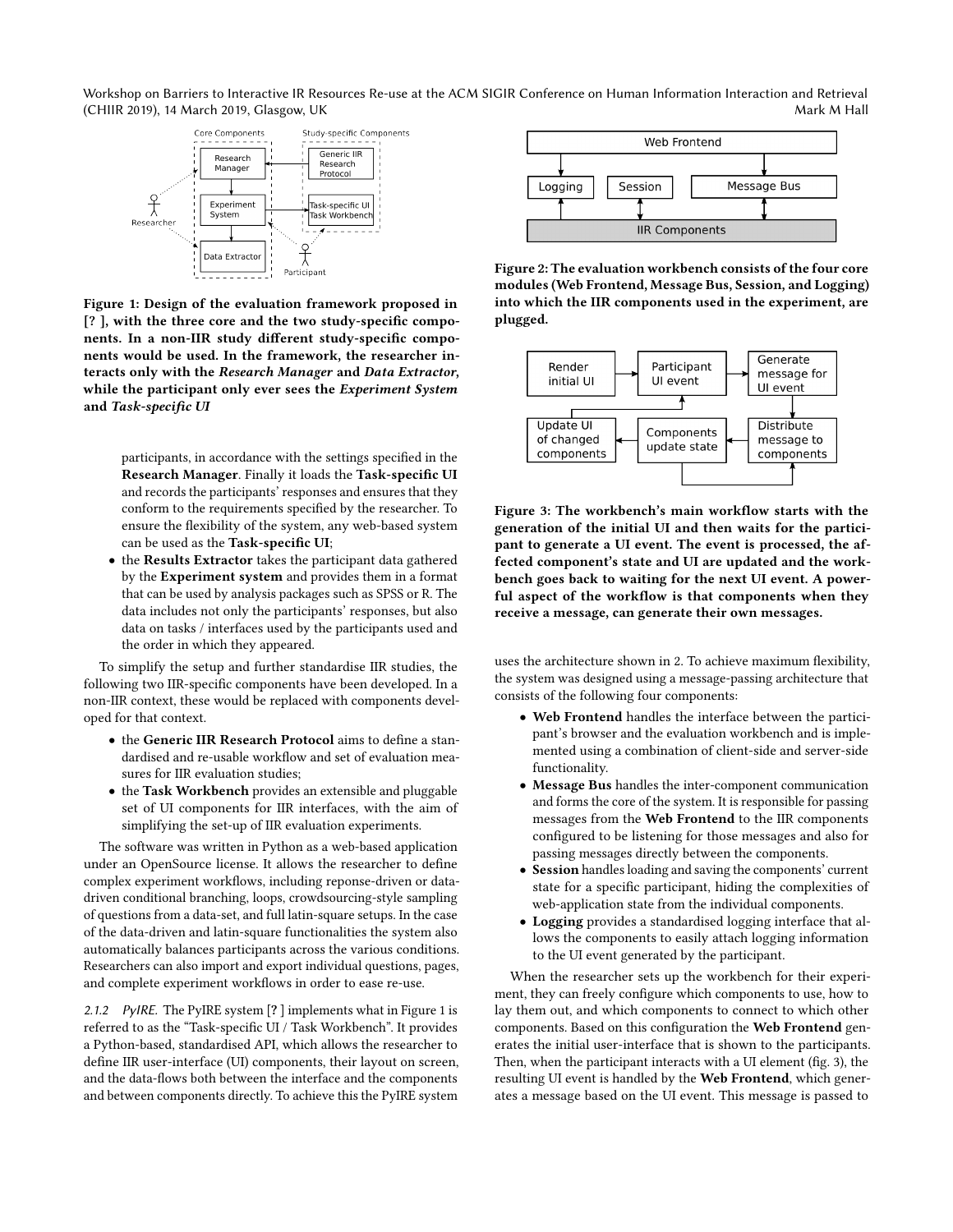<span id="page-2-1"></span>To Re-use is to Re-write: Experiences with Re-using IIR Experiment Software Workshop on Barriers to Interactive IR Resources Re-use at the ACM SIGIR Conference on Human Information Interaction and Retrieval (CHIIR 2019), 14 March 2019, Glasgow, UK



Figure 4: Example Interface built with the PyIRE workbench. The interface here consists of five separate components (task, saved pages, search box, pagination, and search results list, which are joined together via the interface configuration.

<span id="page-2-0"></span>[SearchResults] handler = application.components.SearchResults name = search\_results layout = grid-9 vgrid-expand connect = search\_box:query

Figure 5: Example configuration for a Standard Results List component, showing how the component's layout (9 gridcells wide and vertically expanding) and connections to other components (to the "search\_box" component via the **query** message) are specified.

the Message Bus, which uses the configuration provided by the researcher to determine which components to deliver the message to. The components that are listening for that message update their own Session state based on the message and then mark themselves as changed. After message processing has been completed for all components, the Web Frontend then updates the UI for each of the changed components.

An example of the configuration used to set-up the experiment is shown in Figure [5](#page-2-0) (from the experiment in figure [4\)](#page-2-1), specifying the configuration of the "search\_results" component. It specifies that the component should be displayed 9 grid-cells wide (the application layout uses a 12-by-12 cell grid layout) and should expand vertically to use as much space as is available. The component is configured to be connected to the "search\_box" component via the "query" message. It is this ability to freely plug components together that, we believe, makes the framework sufficiently flexible to support the wide range of IIR experiments, while remaining simple to set-up and use.

The message-passing architecture should allow arbitrary components to work together. This should allow the researcher to take components from other experiments, for example a novel search result visualisation component, and combine it with other components from their own research, such as a specific search backend.

## 2.2 Experiments

The two software components were developed and then further re-used in a series of

2.2.1 Session TREC. The Session TREC shared task [? ] ran from 2011 - 2014 as part of the Text REtrieval Conference's series of tracks. The aim was to provide participating teams with multiquery search sessions in order to develop and evaluate improved ranking algorithms that took previous queries and results into account. In order to provide participating teams with the necessary multi-query session data, for the 2012 iteration, the decision was made to acquire this session data through a custom IIR experiment.

The initial run (2012) used custom software, from which reusable aspects were identified. The ESS and PyIRE software packages were developed in the following year to support both the Session TREC data acquisition and the iCHiC shared task described below.

2.2.2 *iCHiC.* The CHiC interactive (iCHiC) task was added to the longer-running Cultural Heritage in CLEF lab in 2013 [? ]. The interactive task focused on acquiring and analysing interactive information retrieval data-set describing undirected exploration and browsing in a collection of approximately 1.1 million Englishlanguage Cultural Heritage items. The task included both an online and an in-lab part. The task UI provided three methods for the participants to explore the collection. On the left there was a category browser, that showed a hierarchical structure into which a sub-set of the items in the collection (approximately 250,000) had been mapped automatically [? ]. The second option was to use the search box to type in and run a query. The third method was to click on an item's meta-data, which would run a search for other items with the same meta-data. In all three cases, the items for the selected category, user-provided query, or meta-data query would be shown in the central grid.

As stated above the exploration/browsing interface was built using the PyIRE software.

2.2.3 iSBS. Th interactive Social Book Search task in the CLEF Social Book Search lab ran for three years from 2014 - 2016 [? ] and combined ideas from the iCHiC task with research questions from the longer-running Social Book Search (SBS) lab. Users looking for books online are confronted with both professional meta-data and user-generated content. The goal of the Interactive Social Book Search Track was to investigate how users used these two sources of information, when looking for books in a leisure context.

In the first year, the PyIRE workbench was used to construct two UIs, one a traditional faceted search interface and one a novel three-stage interface, based on the Vakkari search stages [? ]. In the second year, the three-stage interface was modified, while in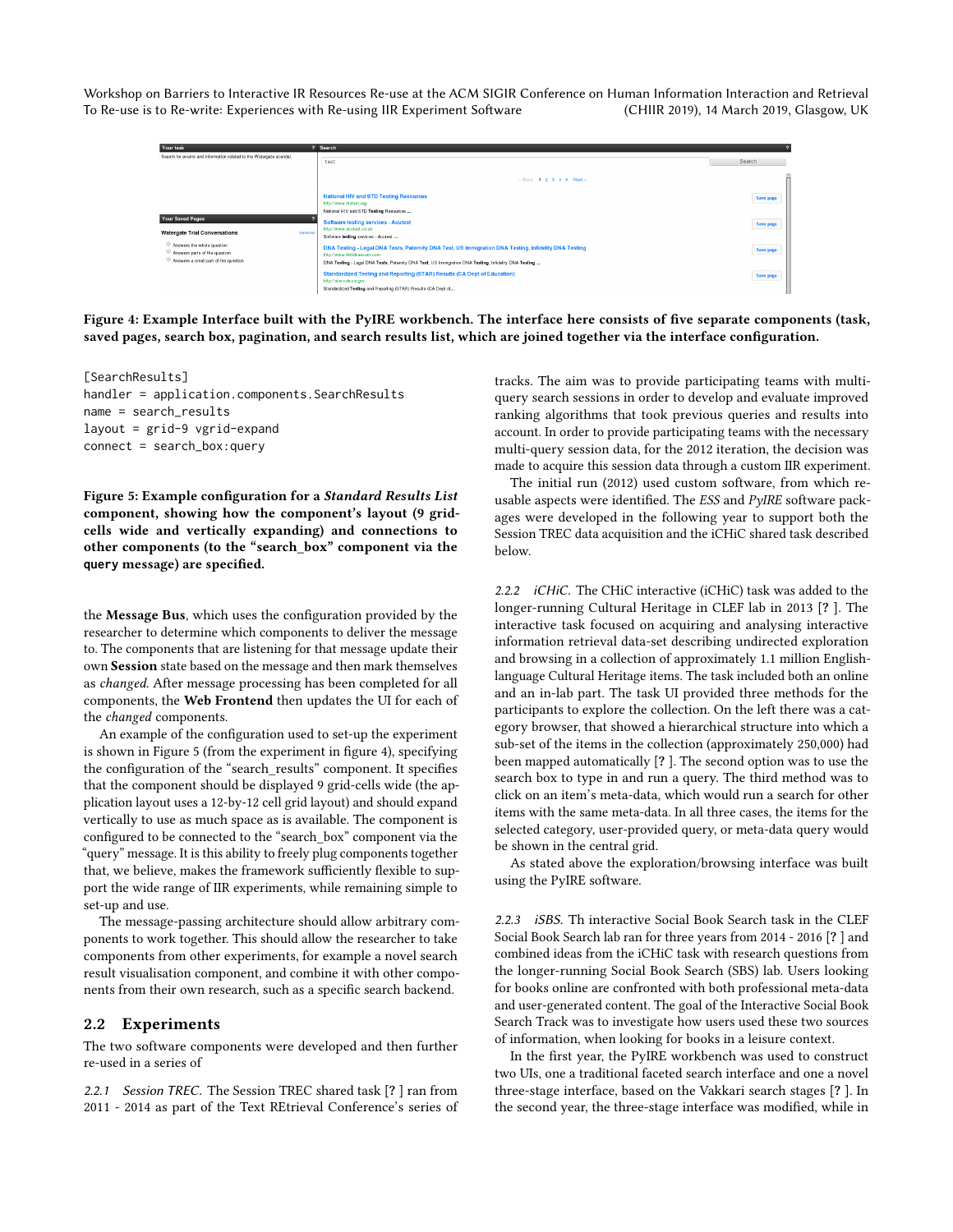Workshop on Barriers to Interactive IR Resources Re-use at the ACM SIGIR Conference on Human Information Interaction and Retrieval (CHIIR 2019), 14 March 2019, Glasgow, UK and the control of the control of the control of the control of the control of the control of the control of the control of the control of the control of the control of the control

the third year only an unchanged three-stage interface was tested, but using a wider range of tasks.

2.2.4 WorldCat. The WorldCat experiment [unpublished] looked at known-item search tasks within a large bibliographic data-set. The PyIRE workbench was used to construct a replica of the World-Cat interface, but used the SBS book data-set to provide a controlled data-set. The ESS was used to manage the experiment workflow.

2.2.5 Spatial Language & Jokes Transcription. The Spatial Language and Jokes Transcription experiments only used the ESS to handle the experiment workflow aspects. Neither of these experiments was a traditional IIR study, but both re-used major parts of the workflow developed in [? ]. However, the experiment-specific UIs were custom built for both of the experiments.

# 3 EXPERIENCE

The primary take-away message from the experience of develping, re-using, and maintaining the two software packages over the course of five years is that the more generic the software, the easier it is to re-use that component. That is not particularly surprising, as it is in line with the re-use of other software components in IIR. For example, few IIR experiments build a new search backend from scratch for their IIR studies, as the generic search engines that are available, are easily adaptable to the specific data requirements.

# 3.1 ESS

The experience of re-using and evolving the ESS has mostly been a positive experience, with the majority of issues encountered primarily common software development issues, rather than IIR specific issues.

As the ESS was re-used throughout the years, the main change was the addition of increasingly complex and powerful features. The initial version was designed to allow the combination of standard survey-style pages with data-driven, task-specific crowdsourcing pages. As the complexity of the experiment workflows increased, the ESS' functionality was increased, adding latin-square and conditional branching support for the iSBS task. This in some cases required re-writing parts of the ESS implementation, but it was always a matter of software evolution, rather than having to make major conceptual or structural changes to the system.

The generic nature of the ESS has also enabled re-use in non-IIR studies. This was basically easily possible because of the initial decision to host the experiment-specific functionality outside the ESS and include it via the use of HTML frames. Thus the mapbased and transcription experiment interfaces developed for the Spatial Language and Jokes Transcription experiments could easily be integrated into the ESS experiment workflow.

However, there have also been some issues with re-use with the ESS. These fall into two categories: issues with embedding the task-specific UI into the ESS and issues with documentation.

The documentation issues affected the re-use of the ESS in two ways. Missing user-focused documentation on how to use the more advanced functionalities (primarily in the area of latin-squares, data-driven questions, conditional branching) meant that re-use by other academics has been limited to those who have easy access to the ESS developer in order to get support in how to set up such

experiments. In theory these could have been addressed relatively easily, all that was needed were small tutorials to illustrate in which order to execute the individual steps. For example, for a data-driven crowdsourcing experiment, it is necessary to first create the dataset that has all the different items which are sampled, then create the page to display them on, and finally use text markup to embed the data in the page that is displayed to the participant. However, none of this is particularly apparent from the interface itself.

The other documentation issue is related to the documentation of the code itself, which is very patchy. The result of this is that the ESS has reached a point where it is highly functional, but essentially cannot be maintained or developed any further, as any change risks breaking existing functionality in unexpected ways.

Both of these issues are primarily caused by the ESS being a sideproject, where what time was available was focused on improving the functionality and not documentation. While not a particularly novel conclusion, it does re-iterate the point that without adequate documentation, re-use is essentially highly unlikely.

The second major issue that was encountered was with embedding the task-specific UI in the ESS. The first is caused by a limitation of the use of frames for embedding the task-specific UI. In order to produce an embedding that mostly hid the fact that the task-ui was embedded, the researcher had to manually use a large amount of CSS and some JavaScript to correctly adapt the size of the frame in which the UI is embedded. This created an instant barrier to re-use, as it required some very specialised technical skills. The other issue with the task UI embedding arose from the need to link the responses in the ESS with those in the UI. To accomplish this, the unique ID of the ESS participant can be embedded in the URL that loads the task UI. For the 2013 Session TREC experiment, a configuration error caused the same static identififer to be sent for all participants. While the error occured due to a mistake made by the researcher when setting up the experiment, the brittleness of the linkage between the two systems and the difficulty with seeing whether the data was being transferred correctly, allowed the mistake to go unnoticed. As a result, in that year the Session TREC data-set consisted only of the session query logs, but without any information on the participants themselves, significantly limiting the value of the data-set as a whole.

Partly this issue is due to the ESS trying to be both a system that requires minimal technical skills, but also a system that is very powerful and flexible, allowing the researcher to adapt the system to a large degree. Based on the experience, I would suggest that future systems of this kind either focus on the pure ease-of-use or the technical flexibility, but not both, and that from the beginning documentation is a core step.

# 3.2 PyIRE

While re-use of the ESS was fundamenally possible, re-use of the PyIRE workbench was not as successful. While the PyIRE was used across all three shared tasks and in the WorldCat experiment, each re-use of the workbench essentially involved a major re-write of the software.

The re-writes revealed the difficulty of developing truly re-usable UI components and also the difficulty in designing an architecture that allows for minimally connected components that at the same